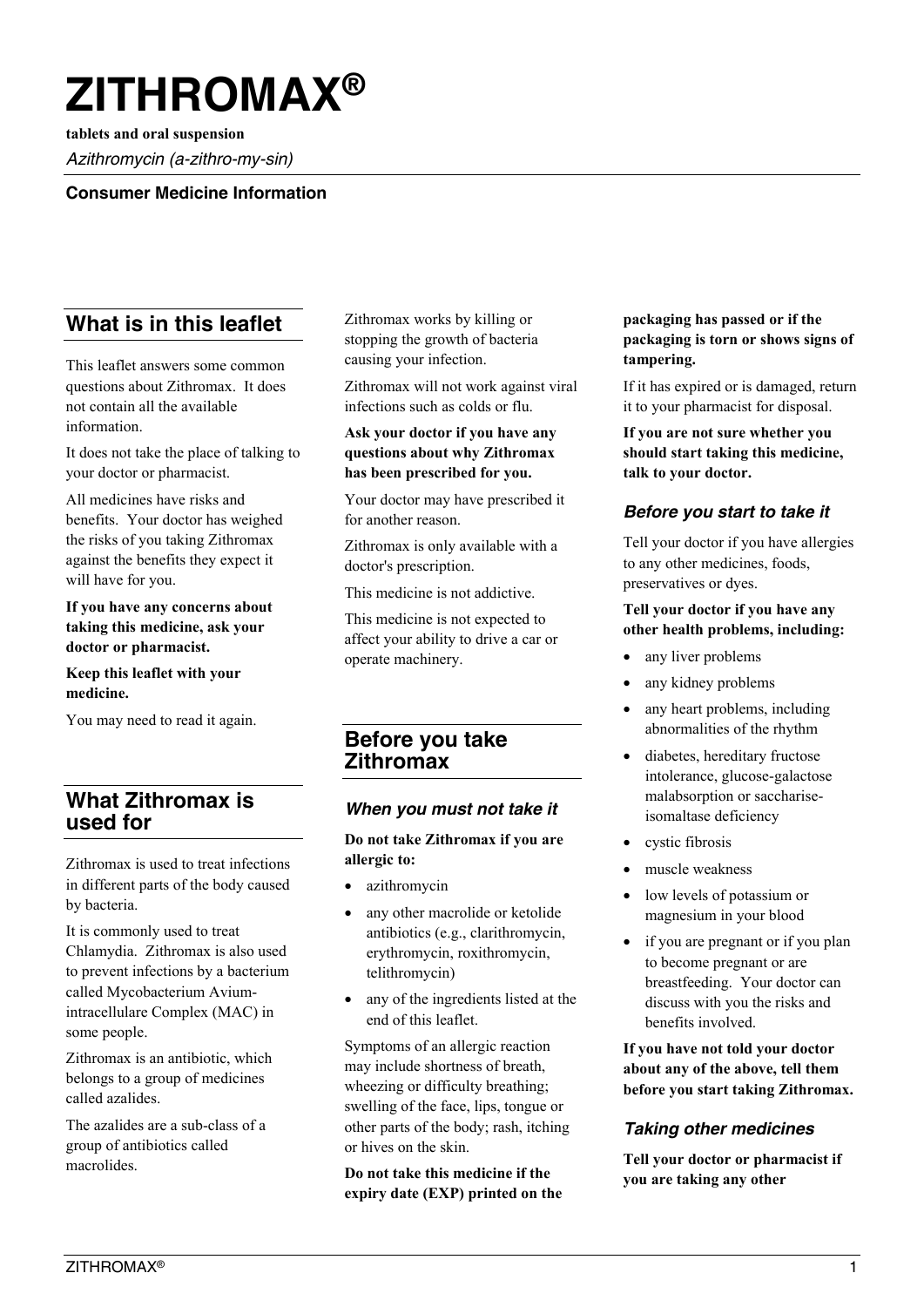#### **medicines, including any that you get without a prescription from a pharmacy, supermarket or health food shop.**

Some medicines may interfere with Zithromax or increase the risk of side effects. These include:

- antacids (medicines used to treat indigestion)
- colchicine (a medicine used to treat gout)
- coumarin-type oral anticoagulants (a medicine used to prevent blood clots)
- cyclosporin (a medicine used to prevent organ transplant rejection or to treat certain problems with the immune system)
- digoxin (a medicine used to treat abnormal heart rhythm or heart failure)
- ergot derivatives (such as ergotamine, which is used to treat migraines)
- terfenadine or astemizole (medicines used to treat allergies and hay fever)
- zidovudine, a medicine used to treat patients with AIDS
- diphenoxylate (Lomotil), a medicine used to treat diarrhoea
- some medicines used to treat heart rhythm problems (heart arrhythmia) such as amiodarone, disopyramide, ibutilide and sotalol
- antipsychotic medicines used to treat schizophrenia or bipolar mania such as haloperidol, quetiapine and risperidone
- medicines used to treat depression (antidepressants) such as fluoxetine, sertraline and venlafaxine
- fluoroquinolone antibiotics such as ciprofloxacin, lomefloxacin, moxifloxacin and norfloxacin

These medicines may be affected by Zithromax or may affect how well it works. You may need different

amounts of your medicines, or you may need to take different medicines.

Your doctor or pharmacist has more information on medicines to be careful with or to avoid while taking Zithromax.

#### **Talk to your doctor about the need for additional contraception while taking Zithromax.**

Some antibiotics may decrease the effectiveness of some birth control pills, although this has not been shown with Zithromax.

# **How to take Zithromax**

**Follow all directions given to you by your doctor or pharmacist carefully.**

They may differ from the information contained in this leaflet.

**If you do not understand the instructions on the pack, ask your doctor or pharmacist for help.**

# *How much to take*

The dose will depend on your infection.

The usual dose to treat Chlamydia is two 500 mg tablets taken as a single dose.

For other infections Zithromax is usually taken once a day. Sometimes the dose is taken once a week. Your doctor will decide the right dose for you.

The dose for your child will depend on his or her body weight.

Zithromax oral suspension is for use by children.

Your pharmacist will explain how to use it if you are not sure.

# *How to take it*

## **Tablets:**

Swallow the tablets whole with liquid.

## **Oral Suspension:**

Shake the bottle well before use and use the measuring syringe supplied.

Zithromax may be taken with or without food.

**If you are taking an antacid (e.g., Gastrogel, Mylanta), take it at least one hour before or two hours after your Zithromax dose.**

This will avoid any possible effect of the antacid on the absorption of Zithromax.

# *How long to take it*

**Continue taking Zithromax until you finish the pack or bottle or until your doctor recommends.**

## **Do not stop taking it because you are feeling better.**

If you do not complete the full course prescribed by your doctor, the infection may not clear completely or your symptoms may return.

**If you are not sure how long you should be taking Zithromax, check with your doctor.**

# *If you forget to take it*

**If you are taking Zithromax for three days or longer and you miss a dose, take it as soon as you remember (within a 24- hour period), then continue as normal.**

**Do not try to make up for missed doses by taking more than one dose at a time.**

**If you are not sure what to do, check with your doctor or pharmacist.**

**If you have trouble remembering to take your Zithromax, ask your pharmacist for some hints.**

# **If you take too much (Overdose)**

**Immediately telephone your doctor or Poisons Information Centre (0800 POISONS or 0800 764 766) for advice if you think that you or**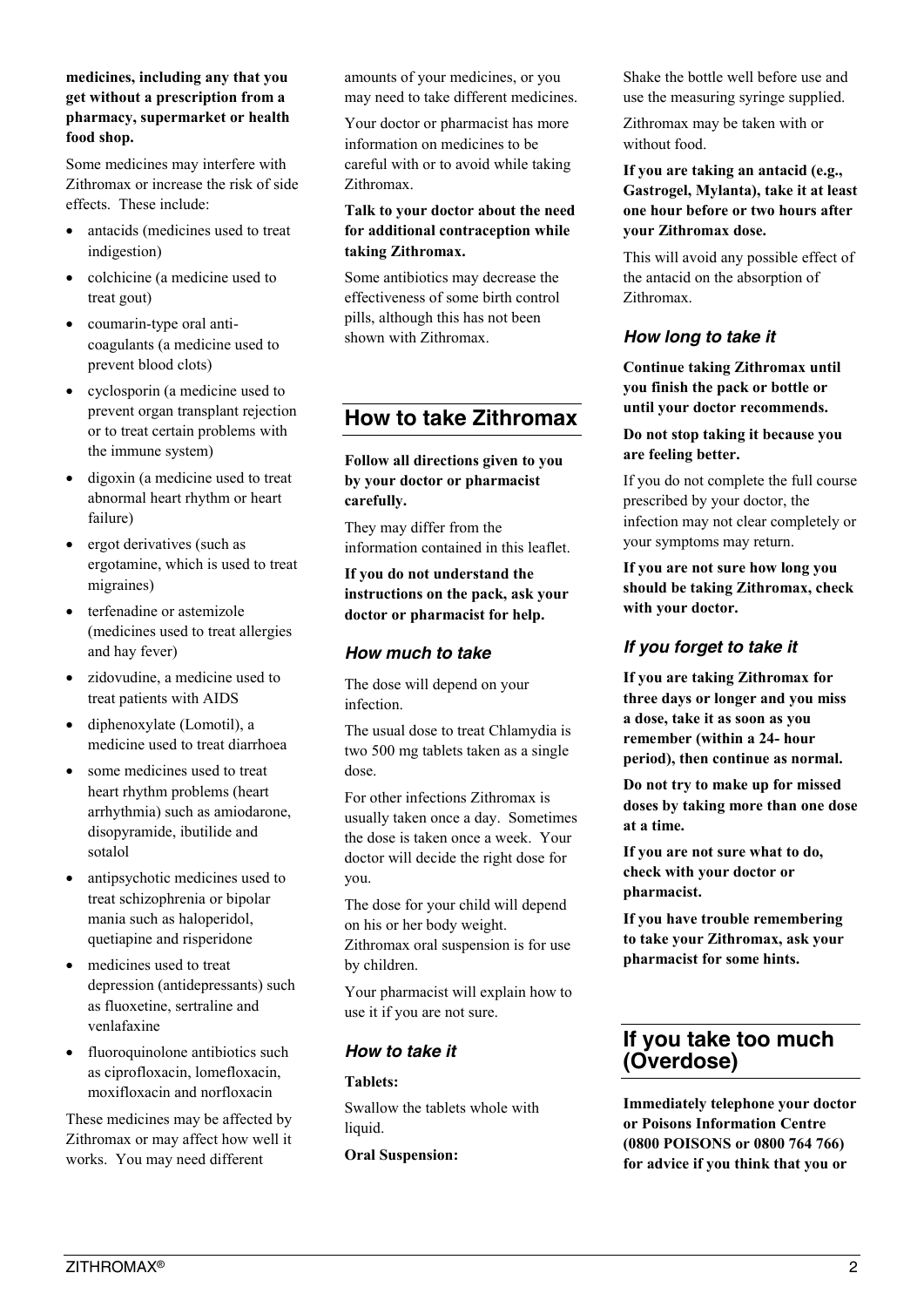#### **anyone else may have taken too much Zithromax.**

Do this even if there are no signs of discomfort or poisoning. You may need urgent medical attention.

If you take too many tablets or too much oral suspension, you may get an upset stomach, diarrhoea or skin rashes.

# **While you are using Zithromax**

# *Things you must do*

**If the symptoms of your infection do not improve within a few days, or if they become worse, tell your doctor.**

**If you get severe diarrhoea, tell your doctor, pharmacist or nurse immediately. Do this even if it occurs several weeks after Zithromax has been stopped.**

Diarrhoea may mean that you have a serious condition affecting your bowel. You may need urgent medical care. Do not take any diarrhoea medicine without first checking with your doctor.

#### **If you get a sore, white mouth or tongue while taking, or soon after stopping Zithromax, tell your doctor. Also tell your doctor if you get vaginal itching or discharge.**

This may mean you have a yeast infection called thrush. Sometimes the use of Zithromax allows yeast to grow and the above symptoms to occur. Zithromax does not work against yeast.

**If you become pregnant while taking Zithromax, tell your doctor.**

**Tell your doctor immediately if during treatment with Zithromax your baby develops irritability with feeding or starts vomiting.**

This may be a sign of a stomach disorder in the infant.

**If you are about to start any new medicines, tell your doctor and** 

**pharmacist that you are taking Zithromax.**

**Tell any other doctors, dentists and pharmacists who are treating you that you are taking Zithromax.**

## *Things you must not do*

#### **Do not stop taking Zithromax or lower the dosage without checking with your doctor.**

If you do not complete the full course prescribed by your doctor, all the organisms causing your infection may not be killed. These organisms may continue to grow and multiply so that your infection may not clear completely or may return.

**Do not give Zithromax to anyone else, even if they have the same condition as you.**

**Do not use Zithromax to treat any other medical complaints unless your doctor tells you to.**

# *Things to be careful of*

#### **Protect your skin when you are in the sun, especially between 10am and 3pm.**

Some macrolide antibiotics may cause your skin to be more sensitive to sunlight than it is normally. Exposure to sunlight may cause a skin rash, itching, redness or severe sunburn.

#### **If outdoors, wear protective clothing and use a 30+ sunscreen. If your skin does appear to be burning tell your doctor immediately.**

# **Side effects**

**Tell your doctor or pharmacist as soon as possible if you do not feel well while you are taking Zithromax.**

Like other medicines, Zithromax can cause some side effects. If they occur, most are likely to be minor and temporary. However, some may be serious and need medical attention.

**Ask your doctor or pharmacist to answer any questions you may have.**

**Do not be alarmed by the following list of side effects. You may not experience any of them.**

# *While taking it*

**Tell your doctor or pharmacist if you notice any of the following and they worry you:**

- oral thrush white, furry, sore tongue and mouth
- vaginal thrush sore and itchy vagina and/or white discharge
- nausea (feeling sick), loss of appetite, vomiting, stomach pain, indigestion, wind, constipation, diarrhoea
- dizziness, headache, spinning sensation
- tiredness, drowsiness, fatigue
- muscle or joint aches
- rash
- hearing loss or ringing in the ears
- altered taste and smell.

These side effects are usually mild.

## **See your doctor immediately and before you take your next dose of Zithromax if you notice any of the following:**

- severe persistent diarrhoea (loose bowel motions)
- fast or irregular heart beat
- symptoms of sunburn such as redness, itching, swelling or blistering which may occur more quickly than normal
- decreased feeling or sensitivity, especially in the skin
- hives, itching or skin rash
- widespread body rash, fever and swollen lymph nodes
- aggressive reaction, nervousness, agitation or anxiety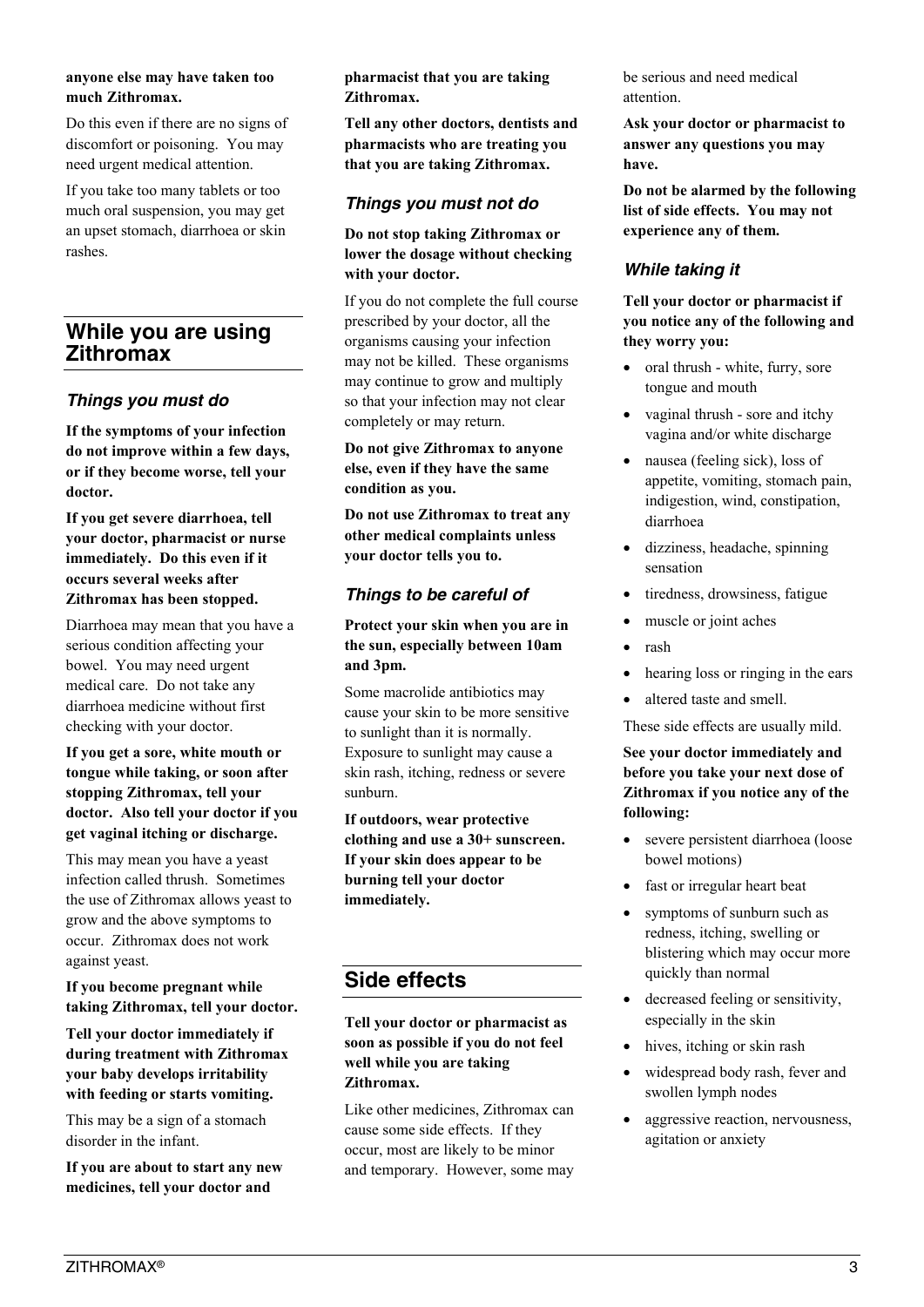- bleeding or bruising more easily than normal, reddish or purplish blotches under the skin
- signs of frequent or worrying infections such as fever, severe chills, sore throat or mouth ulcers
- dark urine or blood in the urine or bowel motions
- severe upper stomach pain, often with nausea and vomiting.

These are serious side effects. You may need urgent medical attention. Serious side effects are rare.

#### **If any of the following happen, stop taking Zithromax and tell your doctor immediately or go to casualty at your nearest hospital:**

- sudden signs of allergy such as rash, itching or hives on the skin, swelling of the face, lips, tongue or other parts of the body, shortness of breath, wheezing or trouble breathing
- blisters or ulcers on the skin, in the mouth or airways that may occur after a period of fever
- diarrhoea, usually with blood and mucus, stomach pain and fever
- yellowing of the eyes or skin, also called jaundice
- chest pain
- fainting
- $\bullet$  convulsions (fits)

These are very serious side effects. You may need urgent medical attention or hospitalisation. These side effects are rare.

# *After finishing it*

**Tell your doctor immediately if you notice any of the following side effects, particularly if they occur several weeks after stopping treatment with Zithromax:**

- severe stomach cramps
- watery and severe diarrhoea, which may be bloody
- fever, in combination with one or both of the above.

Zithromax can cause some bacteria, which are normally present in the bowel and normally harmless to multiply and therefore cause the above symptoms. You may need urgent medical attention. However this side effect is rare.

**Do not take any medicine for this diarrhoea without first checking with your doctor.**

**Tell your doctor if you notice anything else that is making you feel unwell.**

Other side effects not listed above may also occur in some patients. Some of these side effects (for example certain liver conditions, and blood abnormalities) can only be found when your doctor does tests from time to time to check your progress.

## **Do not be alarmed at this list of possible side effects.**

You may not experience any of them

# **After using Zithromax**

# *Storage*

Keep Zithromax in its original packaging until it is time to use it. If you take Zithromax out of its

packaging, it may not keep as well.

**Keep your Zithromax in a cool, dry place where the temperature stays below 30°C.**

**Do not store Zithromax or any other medicine in the bathroom or near a sink. Do not leave it in the car or on a window sill.**

Heat and dampness can destroy some medicines.

## **Keep your Zithromax where young children cannot reach it.**

A locked cupboard at least one-anda-half metres above the ground is a good place to store medicines.

# *Disposal*

**If your doctor tells you to stop taking this medicine, or it has passed its expiry date, ask your pharmacist what to do with any that is left over.**

**Discard any oral suspension left over after 10 days.**

# **Product description**

# *What it looks like*

Zithromax tablets come in two strengths:

- $\bullet$  Zithromax 250 mg white to off white, unscored, modified capsule-shaped film coated tablets marked 'ZTM 250' on one side and 'Pfizer' on the other. Blister packs of 2, 4 and 6, and bottle of 30 tablets.
- Zithromax 500 mg white to off white, unscored, modified capsule-shaped film coated tablets marked 'ZTM 500' on one side and 'Pfizer' on the other. Blister packs of 2 and 3.
- Zithromax 600 mg white, scored, capsule-shaped tablets marked 'ZTM 600' on one side and 'PFIZER' on the other. Blister pack of 8.
- Zithromax Powder for Oral Suspension comes in a 15 mL bottle and is an off-white to orange to brown liquid when made up with water.

Not all presentations may be available in New Zealand

# *Ingredients*

#### **Active ingredient**

250 mg Tablets

250 mg azithromycin per tablet

500 mg Tablets

- 500 mg azithromycin per tablet 600 mg Tablets
- 600 mg azithromycin per tablet